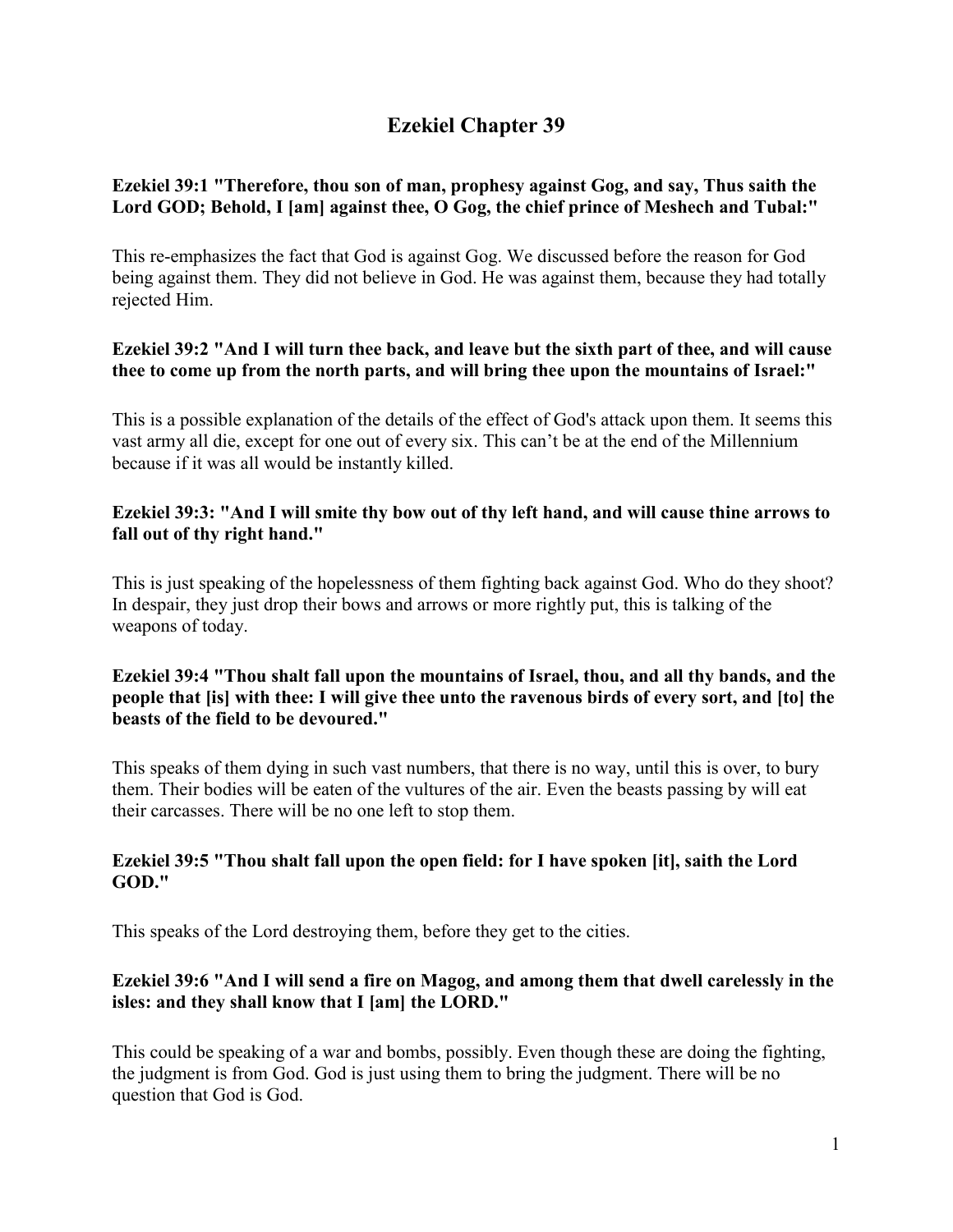**Ezekiel 39:7 "So will I make my holy name known in the midst of my people Israel; and I**  will not [let them] pollute my holy name any more: and the heathen shall know that I [am] **the LORD, the Holy One in Israel."**

Terrible calamities return people to God. Perhaps, that is why they happen. God's name is to be honored in the entire world. The name that God is called by, tells us of the character of God. Sometimes, He is called Truth, because that is what He is. Sometimes, He is called Abba, an endearing name for the Father. His name sometimes shows His eternity, such as Alpha and Omega the Beginning and the End. He, alone, is God Almighty and so all the world will know.

We read that the name of Jesus brings worship.

Philippians 2:10-11: "That at the name of Jesus every knee should bow, of [things] in heaven, and [things] in earth, and [things] under the earth;" "And [that] every tongue should confess that Jesus Christ [is] Lord, to the glory of God the Father."

#### **Ezekiel 39:8 "Behold, it is come, and it is done, saith the Lord GOD; this [is] the day whereof I have spoken."**

This time will come, because God has spoken this.

#### **Ezekiel 39:9 "And they that dwell in the cities of Israel shall go forth, and shall set on fire and burn the weapons, both the shields and the bucklers, the bows and the arrows, and the handstaves, and the spears, and they shall burn them with fire seven years:"**

This scripture is speaking of the tremendous amounts of weapons that will be in the battle of Gog and Magog. They will be of no use, as how can humans fight God? The cleanup from such devastation would be a long, tremendous task.

#### **Ezekiel 39:10 "So that they shall take no wood out of the field, neither cut down [any] out of the forests; for they shall burn the weapons with fire: and they shall spoil those that spoiled them, and rob those that robbed them, saith the Lord GOD."**

This speaks of using these weapons for burning, in the place of wood from the forest, to heat the homes. Whatever of value they had, will go to Israel. They were the victors, even though they did not fight the war. God fought for them.

I am making these references to John MacArthur's description of Revelation as even though I almost totally agree with him on almost all of his teachings of the bible as I believe he is an excellent minister, I find much I disagree with him on the book of Revelation. Here is why.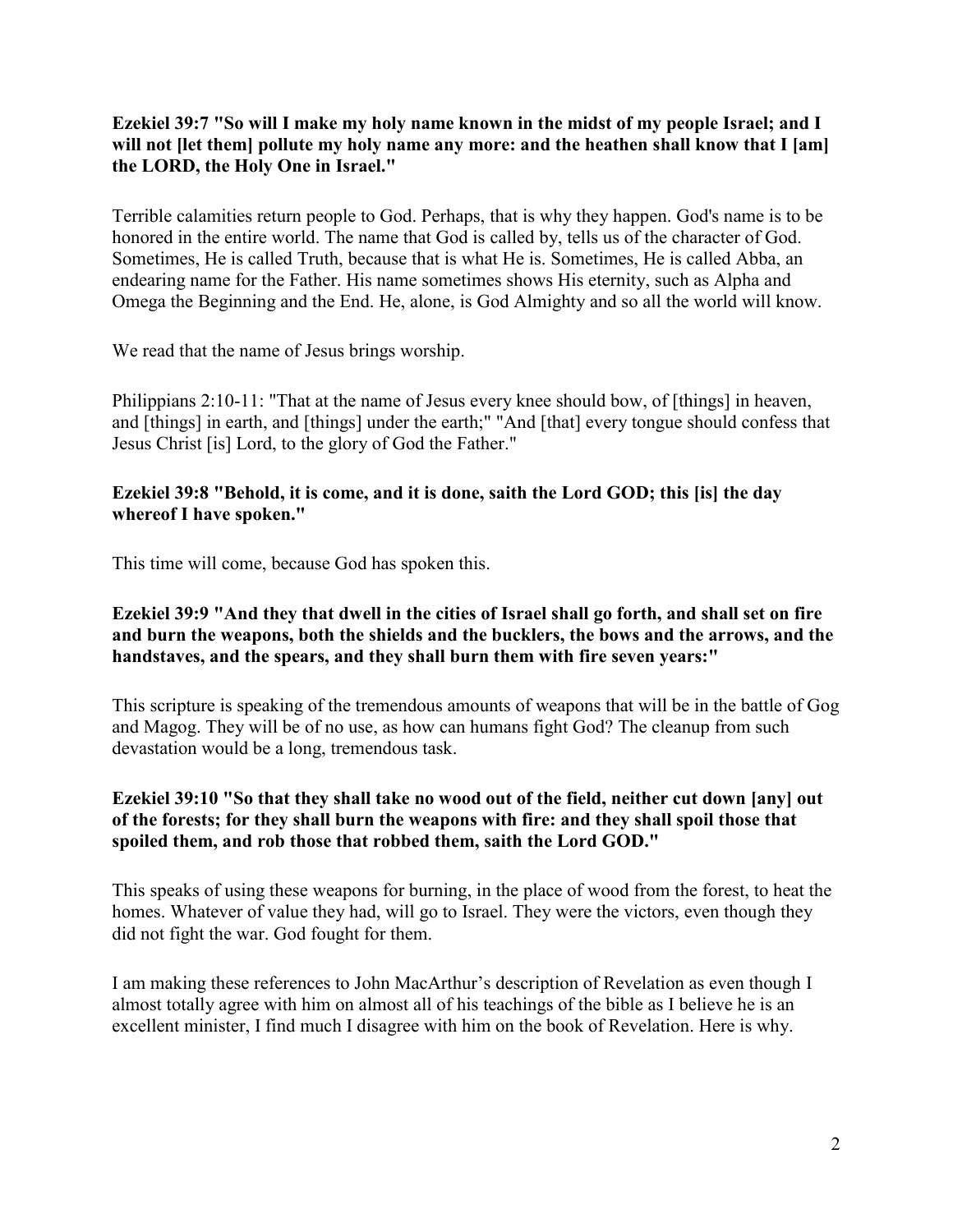Starting with his (NKJV of 2 Peter 3:10): But the day of the Lord will come as a thief in the night, in which the heavens will pass away with a great noise, and the elements will melt with fervent heat; both the earth and the works that are in it will be burned up.

His description of "the elements will melt with fervent heat". The "elements" are the atomic components into which matter is ultimately divisible, which make up the composition of all the created matter. Peter means that the atoms, neutrons, protons, and the electrons are all going to disintegrate (verse 11). Then "the earth and the works": The whole of the physical, natural earth in its present form, with its entire universe will be consumed.

Ok, so far so good and I agree with this. Next let's look at the "Day of the Lord" description he uses:

The Day of the Lord is a technical term pointing to the special interventions of God in human history for judgment. It ultimately refers to the future time of judgment whereby God judges the wicked on earth and ends this world system in its present form.

The Old Testament prophets saw the final Day of the Lord as unequaled darkness and damnation, a day when the Lord would act in a climactic way to vindicate His name, destroy His enemies, reveal His glory, establish His kingdom and destroy the world.

It occurs at the time of the tribulation on earth (he here refers to Rev. 6:17), and again 1,000 years later at the end of the millennial kingdom before the creation of the new heavens and new earth.

There were many very creditable scholars, one whose name was John Walvoord who died in Dec. 2002. Walvoord earned a reputation as one of the most influential dispensational theologians of the twentieth century and played a prominent role in advocating a rapture of Christians from the earth prior to a time of great tribulation, followed by a literal thousand-year millennial reign of Christ, and a renewed focus of God on the nation of Israel as distinct from the church.

Both John Walvoord and Tim Lahaye believe that the 144,000 and the two witnesses will come in the beginning or near the beginning of the tribulation. To me, it makes sense as that is when the majority who did not make a commitment to Christ during the time before the rapture, would be the most likely to see their mistake and to come to Christ right afterwards.

Given the differences between Pre, Mid and Post Tribulation belief, Pre Tribulation seems to have the less that has to be explained away, especially if taken in a literally interpretation.

Many bible scholars place the timing of the Gog Magog war in many places after the starting of the Tribulation. Some place it in the beginning, some in the middle, and some, at the end during the battle of Armageddon.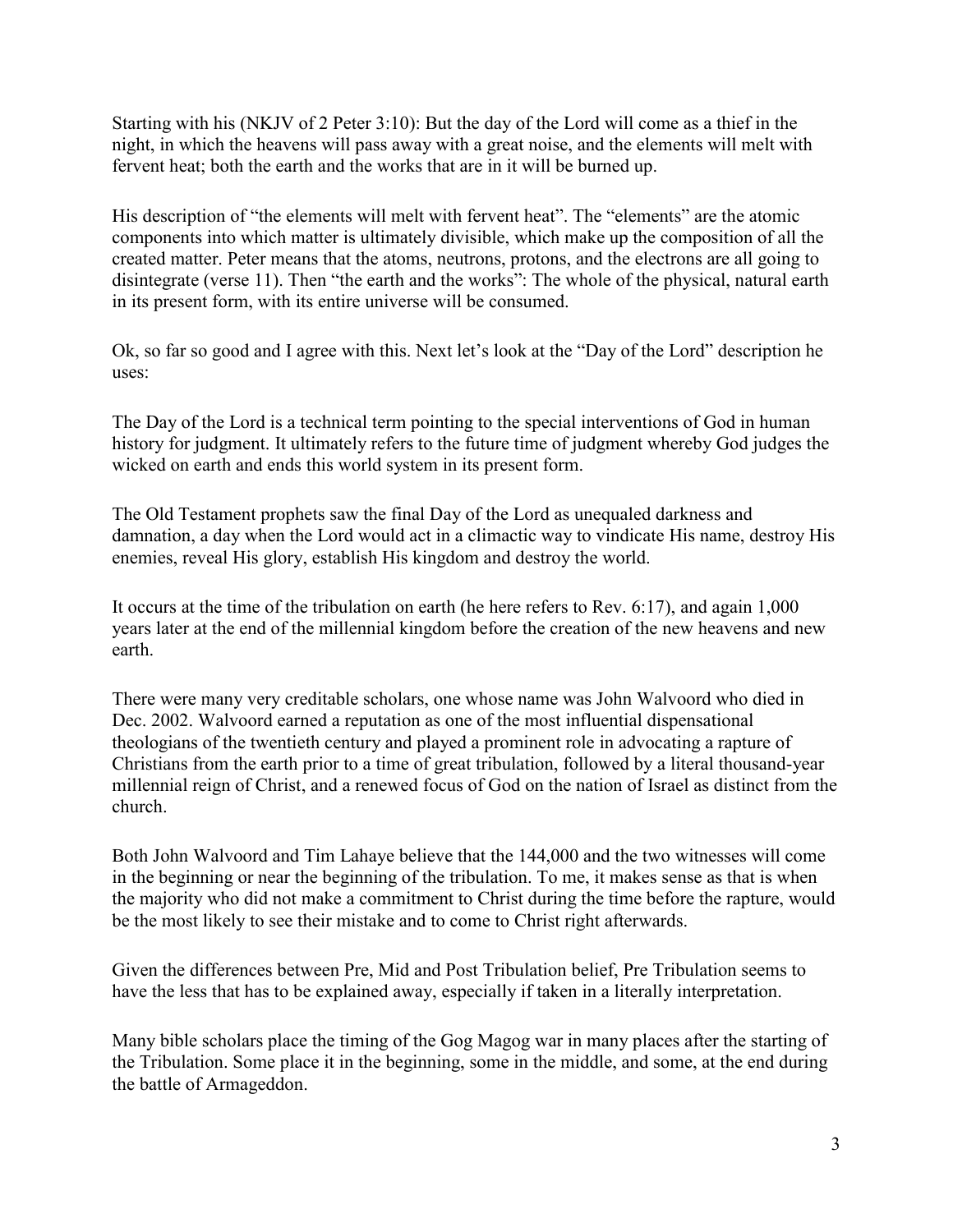Now with that stated, it is my opinion that we may see the Gog Magog war on this side of the Pre Tribulation. We have seen a literal restoration of Israel that is spoken about (in Ezekiel 36:24 and Isaiah 11:11).

Ezek. 36:24 For I will take you from among the heathen, and gather you out of all countries, and will bring you into your own land.

Isaiah 11:11 And it shall come to pass in that day, that the Lord shall set his hand again the second time to recover the remnant of his people, which shall be left, from Assyria, and from Egypt, and from Pathros, and from Cush, and from Elam, and from Shinar, and from Hamath, and from the islands of the sea.

When one reads (Ezekiel 38 to 39), we see nothing in these chapters describing Israel that does not fit the reality of the modern state of Israel today.

So why place the Gog Magog war before the Tribulation?

Here are several points to be made.

They Do Not Have the Time. There are two major events that Israel performs after the war of Gog Magog.

- 1. They bury the bodies of the dead which takes 7 months to perform.
- 2. They set fire to the weapons of the enemy which takes 7 years to complete.

When the Great Tribulation starts which is when the Antichrist declares himself to be God, 3-1/2 years have lapsed into the tribulation. In order for there to be 7 years, this setting fire to the weapons must begin at least 3-1/2 years before the tribulation starts.

## **Ezekiel 39:11: "And it shall come to pass in that day, [that] I will give unto Gog a place there of graves in Israel, the valley of the passengers on the east of the sea: and it shall stop the [noses] of the passengers: and there shall they bury Gog and all his multitude: and they shall call [it] The valley of Hamon-gog."**

To what "sea" is Ezekiel referring? It is the sea that the "Valley of the Passengers" enters. That is the "Sea of Salt" or the "Dead Sea". The "Valley of the Passengers" in Hebrew is "Guy- 'Ohverim". It is a deep gorge, an abysmal chasm, a canyon that descends from the crest of Mount Moab down between Mount Nebo's Pisgah on the North and the mount called "Ohverim" on the South. "Oh-ver" means "pass", "Ohverim" means "Passengers". Guy-'Ohverim enters the sea directly opposite to the Cave of the Column.

Over the ridge of Mount Moab flowing east away from Guy-'Overim, is the Valley of Tubal. The Tubal River flows down all the way from Mount Moab to the Euphrates at the ancient city of Babylon.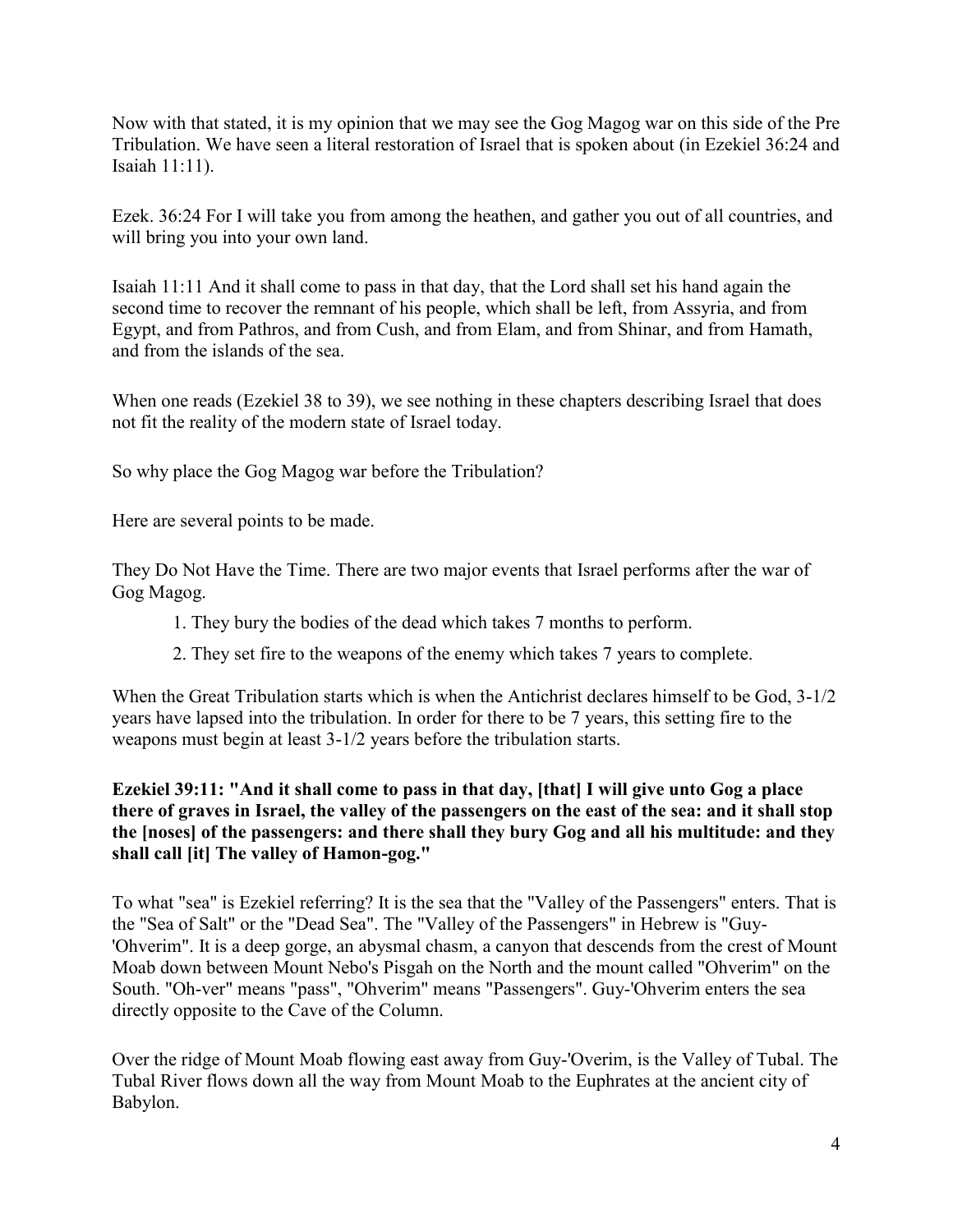"Place . . . of graves", Gog found only a grave where he had expected the spoils of conquest. Valley, So vast were to be the masses that nothing but a deep valley would suffice for their corpses. the passengers on the east of the sea, those traveling on the high road, east of the Dead Sea, from Syria to Petra and Egypt.

The publicity of the road would cause many to observe God's judgments, as the stench (as English Version translates), or the multitude of graves (as HENDERSON translates), "it shall stop the passengers", would arrest the attention of passers-by. Their grave would be close to that of their ancient prototypes, Sodom and Gomorrah in the Dead Sea, both alike being signal instances of God's judgments.

#### **Ezekiel 39:12 "And seven months shall the house of Israel be burying of them, that they may cleanse the land."**

There were so many dead; they would be continually burying them. It speaks highly of Israel that they buried them, instead of just piling them up, and burning them, as some countries would do. Israel has respect for bodies.

#### **Ezekiel 39:13 "Yea, all the people of the land shall bury [them]; and it shall be to them a renown the day that I shall be glorified, saith the Lord GOD."**

This would be a monumental task, even for all the people, to bury them. They would all feel the necessity to bury them and to stop the horrible odor.

It is now that Israel will begin to see how God vanquishes Israel's foes to show His glory so that His enemies and Israel will all know that He is the Lord.

# **Ezekiel 39:14 "And they shall sever out men of continual employment, passing through the land to bury with the passengers those that remain upon the face of the earth, to cleanse it: after the end of seven months shall they search."**

The people in the whole land help in the interment of the dead that will consume seven months. They will also hire people to go around, and find the ones they missed, so that they also may be buried.

## **Ezekiel 39:15 "And the passengers [that] pass through the land, when [any] seeth a man's bone, then shall he set up a sign by it, till the buriers have buried it in the valley of Hamongog."**

Hamon-gog: The valley of, the name to be bestowed on the ravine or glen, previously known as "the ravine of the passengers on the east of the sea," after the burial there of "Gog and all his multitude."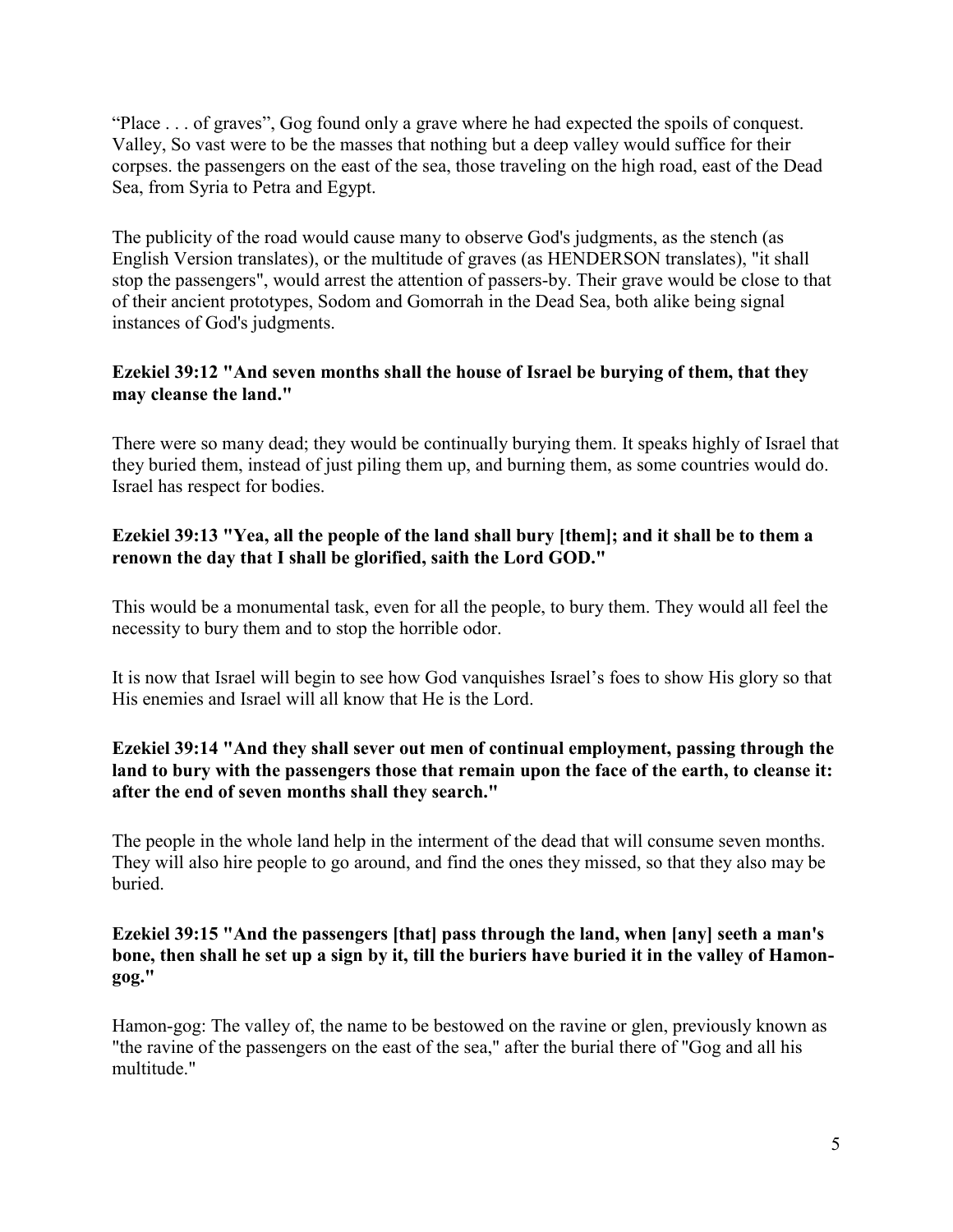"Everyone who found a bone from a dead body, put a flag up by it, so that the professional buriers will find it, and bury it.

#### **Ezekiel 39:16 "And also the name of the city [shall be] Hamonah. Thus shall they cleanse the land."**

"Hamonah" means multitude. This city shall rise out of the rubble of the grave place of Gog. The multitude speaks of the multitude of dead.

# **Ezekiel 39:17 "And, thou son of man, thus saith the Lord GOD; Speak unto every feathered fowl, and to every beast of the field, Assemble yourselves, and come; gather yourselves on every side to my sacrifice that I do sacrifice for you, [even] a great sacrifice upon the mountains of Israel, that ye may eat flesh, and drink blood."**

This is speaking of the same battle, as the one above. This is just re-emphasizing the magnitude of the destruction. This is speaking of all vultures that eat flesh. It is, also, speaking of wild beasts that eat flesh.

# **Ezekiel 39:18: "Ye shall eat the flesh of the mighty, and drink the blood of the princes of the earth, of rams, of lambs, and of goats, of bullocks, all of them fatlings of Bashan."**

When they fall in battle, it will make no difference whether they were generals or a private. The vultures know no rank. The rams, lambs, goats, and bullocks are speaking symbolically of the different soldiers.

Since God describes the feast by the imagery of a sacrificial means, the warriors who fell are described figuratively in words such as rams and other animals used in sacrifice.

## **Ezekiel 39:19: "And ye shall eat fat till ye be full, and drink blood till ye be drunken, of my sacrifice which I have sacrificed for you."**

Again, this is speaking of this as a very large killing ground. It seems there is no limit to how full the vultures will be. This is like a sacrifice from God to the birds and beasts.

## **Ezekiel 39:20 "Thus ye shall be filled at my table with horses and chariots, with mighty men, and with all men of war, saith the Lord GOD."**

This is saying, that not only them but everything they brought with them. We must remind ourselves that this is not Satan doing this, but the Lord GOD does this. He is a just God. He has judged them, and now, this is their punishment for their years of sin.

## **Ezekiel 39:21 "And I will set my glory among the heathen, and all the heathen shall see my judgment that I have executed, and my hand that I have laid upon them."**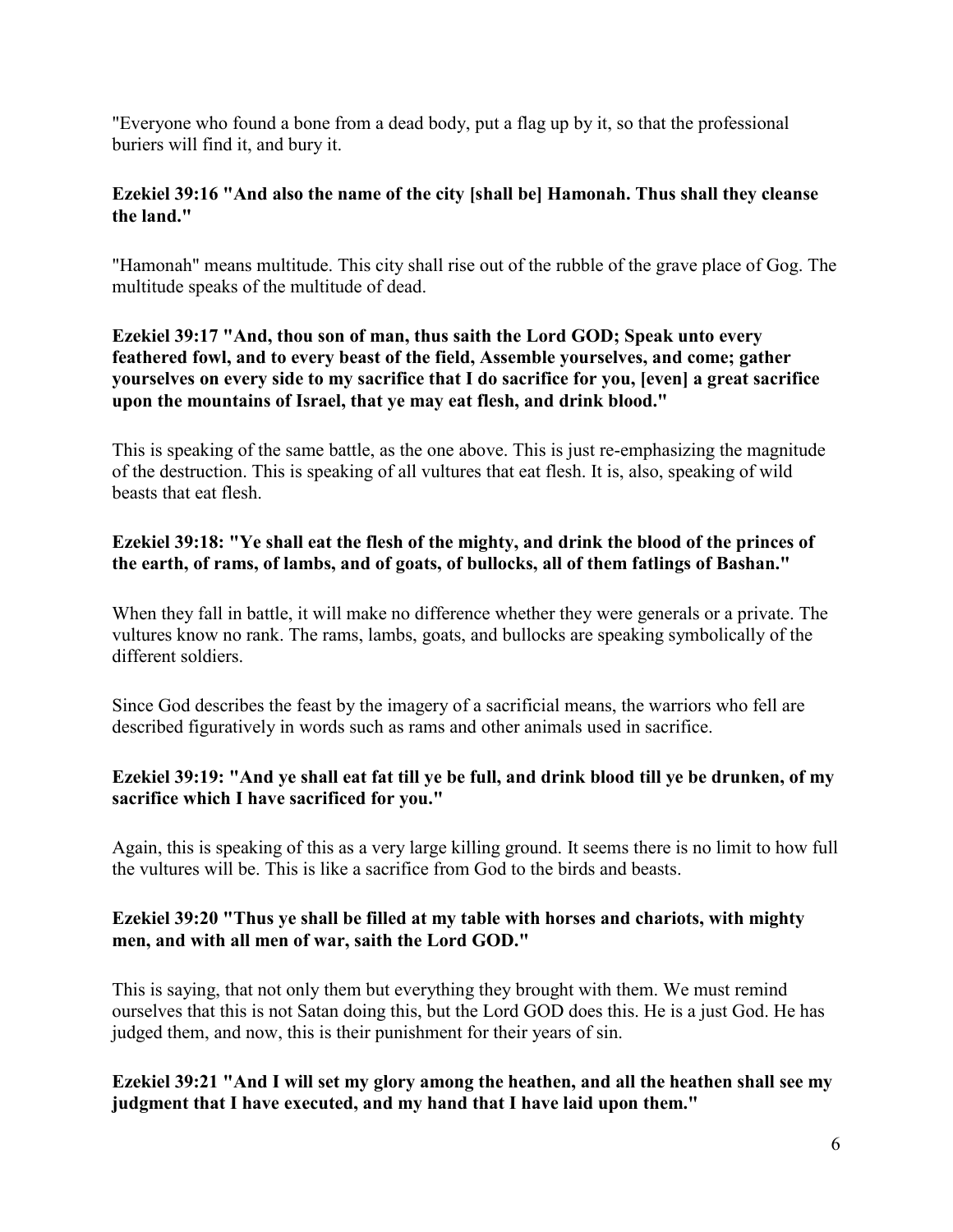Verses 21-29: "I will set my glory", meaning that not only will God destroy Israel's enemies for His glory, but that His enemies and Israel will all know that He is the Lord. This is Israel's salvation spoken of (in Zech. 12:10-13:9 and Rom. 11:25-27).

The one really important thing to see in this verse, is the effect this judgment from God has on the rest of the heathen, and also on Israel.

# **Ezekiel 39:22 "So the house of Israel shall know that I [am] the LORD their God from that day and forward."**

This battle will leave a lasting impression upon Israel. They had seen God operate in their behalf before, but never to this magnitude. LORD here, is Jehovah.

## **Ezekiel 39:23 "And the heathen shall know that the house of Israel went into captivity for their iniquity: because they trespassed against me, therefore hid I my face from them, and gave them into the hand of their enemies: so fell they all by the sword."**

God is expressing, in this verse that judgment truly began at the house of God. Israel was not allowed to go on worshipping false gods. God did not overlook her transgression. He let many of Israel die by the sword, because of their sins. It was not God's inability to protect Israel. It was God's judgment on Israel.

When Gog and his companions came against Israel, God showed His might and was giving them time to repent.

# **Ezekiel 39:24 "According to their uncleanness and according to their transgressions have I done unto them, and hid my face from them."**

God hid His face from Israel, when they were involved in false worship.

Isaiah 54:8 "In a little wrath I hid my face from thee for a moment; but with everlasting kindness will I have mercy on thee, saith the LORD thy Redeemer."

Israel in exile and dispersion has been like a wife whose husband has rejected her. But this is only for a brief time compared to the everlasting kindness she will enjoy when the Messiah returns to gather the woeful wife.

## **Ezekiel 39:25 "Therefore thus saith the Lord GOD; Now will I bring again the captivity of Jacob, and have mercy upon the whole house of Israel, and will be jealous for my holy name;"**

When Jacob is mentioned, it is speaking of the 12 tribes of Israel. This is a time, when the tribes will be reunited, and Israel is forgiven of God, and accepted back as His wife.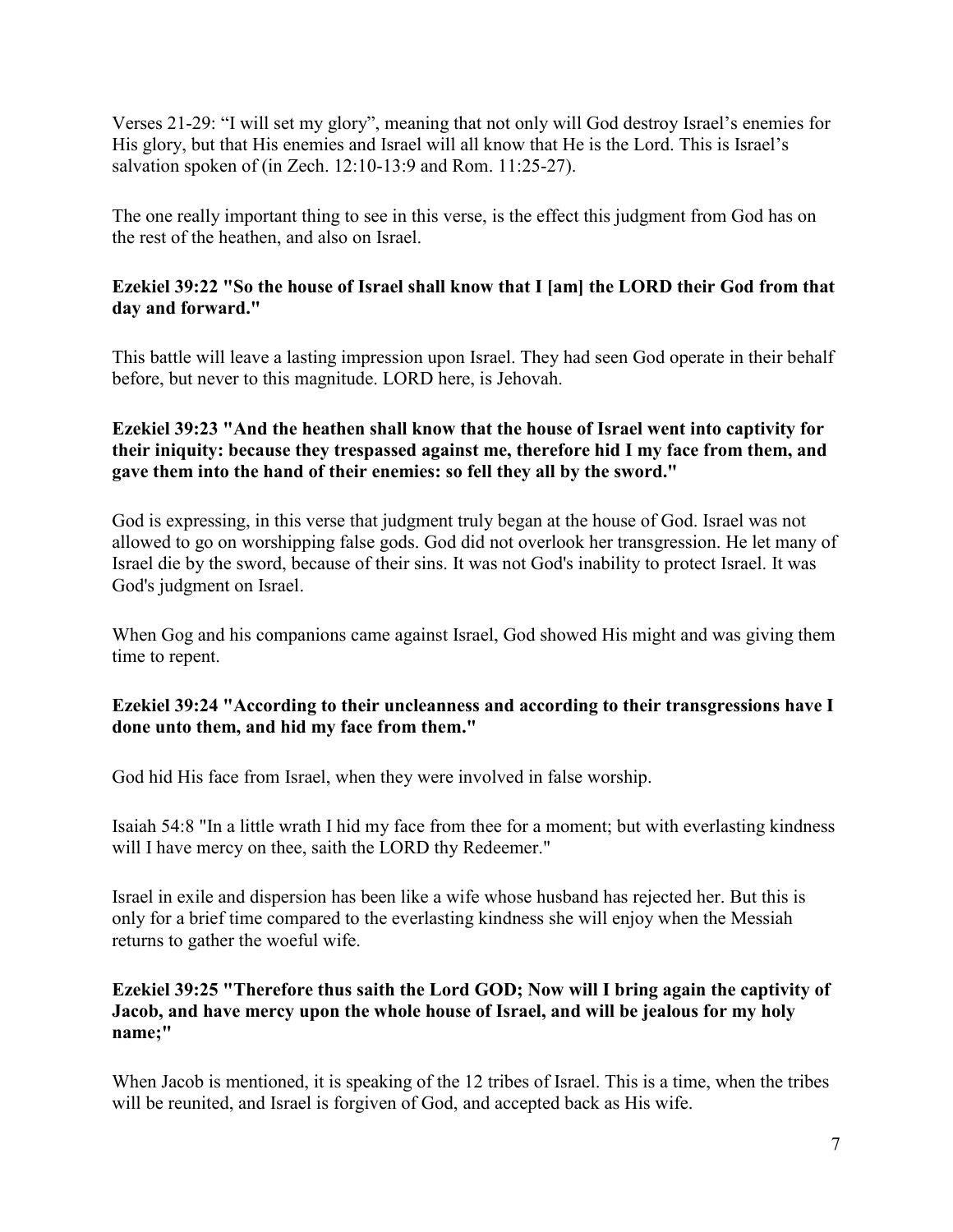## **Ezekiel 39:26 "After that they have borne their shame, and all their trespasses whereby they have trespassed against me, when they dwelt safely in their land, and none made [them] afraid."**

Israel was brought back, when she repented of her idolatries, and returned to the One True God. They were punished for their unfaithfulness to God. They are not afraid, because they are back in good standing with God. God will take care of them, as He did in this great battle.

# **Ezekiel 39:27 "When I have brought them again from the people, and gathered them out of their enemies' lands, and am sanctified in them in the sight of many nations;"**

Just before this terrible war, God had brought them back from all the nations where they had been scattered. We know that in Germany, alone, about one sixth of the Jews were killed in World War 2. They were brutally rounded up, and killed unnecessarily. Isn't it strange that 5 out of 6 during Gog and Magog will be killed?

# **Ezekiel 39:28 "Then shall they know that I [am] the LORD their God, which caused them to be led into captivity among the heathen: but I have gathered them unto their own land, and have left none of them any more there."**

God scattered them for the sins in their lives. He brings the remnant back, because He is a merciful God. He has forgiven them.

## **Ezekiel 39:29 "Neither will I hide my face any more from them: for I have poured out my spirit upon the house of Israel, saith the Lord GOD."**

God's provision of His Spirit at the Second Advent complements the regathering. The Gog and Magog assault at the end of the Millennium is another assault on Jerusalem patterned after certain images of the invasion here, but it is a distinct event one thousand years after the millennial kingdom begins.

I believe this is the Scripture in Jeremiah that makes reference to this:

Jeremiah 31:34 "And they shall teach no more every man his neighbor, and every man his brother, saying, Know the LORD: for they shall all know me, from the least of them unto the greatest of them, saith the LORD: for I will forgive their iniquity, and I will remember their sin no more."

# **Ezekiel Chapter 39 Questions**

1. Who is this prophecy directed to?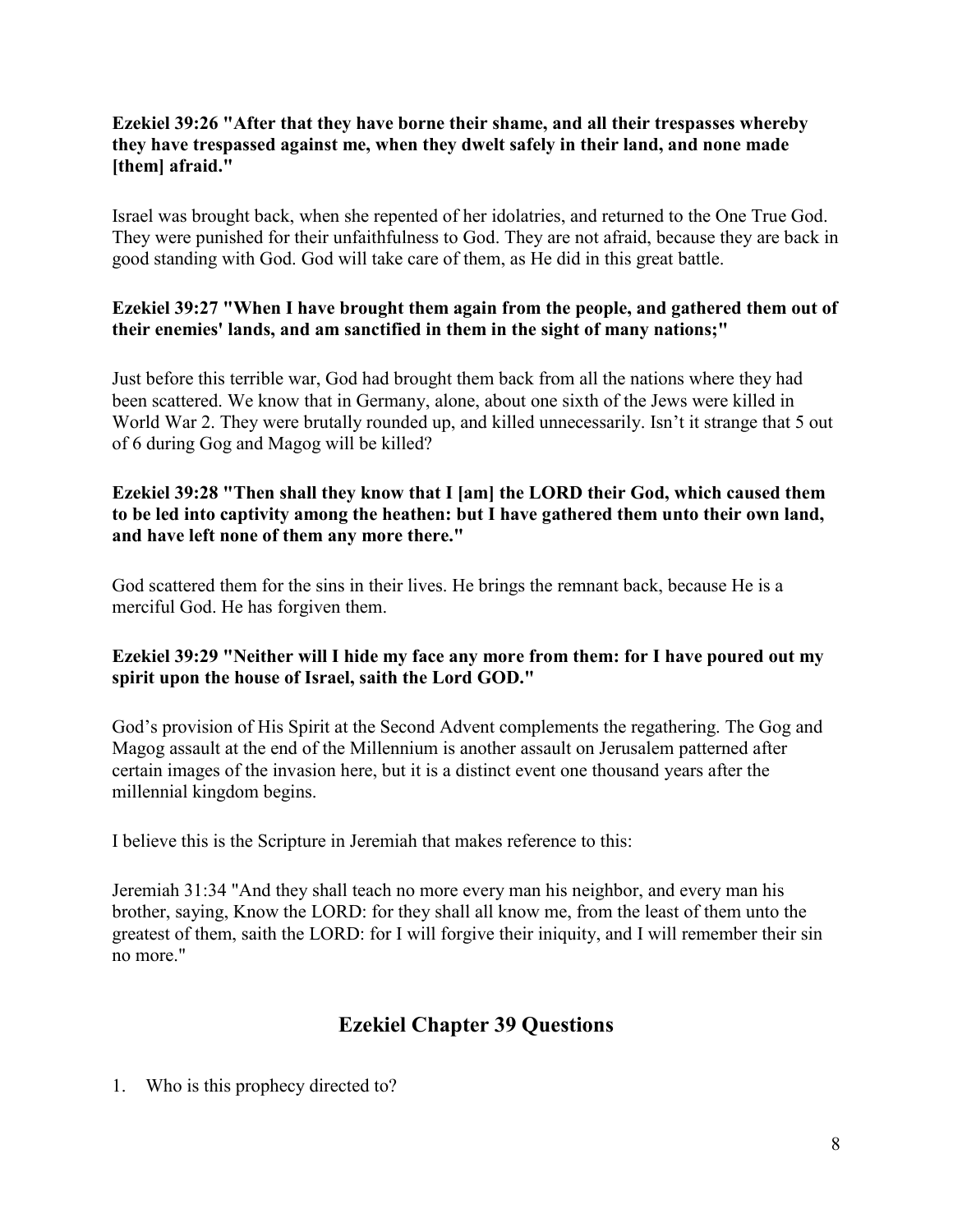- 2. God turns them back, and leaves but a \_\_\_\_\_\_\_\_\_ part of them.
- 3. What is verse 3 speaking of?
- 4. Where will their dead bodies fall?
- 5. God gives their dead bodies to what?
- 6. God sends a fire on what two places?
- 7. Why does the author believe one of the places is the United States?
- 8. \_\_\_\_\_\_\_\_\_ \_\_\_\_\_ return people to God.
- 9. The name of God reveals to us His \_\_\_\_\_\_\_\_\_.
- 10. How long will it take the people of Israel to burn the weapons of the fallen soldiers?
- 11. What will they use the weapons for?
- 12. How bad will the smell of the dead bodies be?
- 13. What will be the name of their burying place?
- 14. How long will the house of Israel be burying their enemies?
- 15. After this period of time, what do they do to get rid of any remaining bodies?
- 16. If a person saw a bone, what were they to do?
- 17. What does "Hamon-Gog" mean?
- 18. "Hamonah" means what?
- 19. What does God call these dead bodies in verse 17?
- 20. What preference was shown to officers?
- 21. What effect does this great tragedy have on the rest of the world?
- 22. Judgment truly began at the house of \_\_\_\_\_\_.
- 23. What does it mean, when Jacob is mentioned?
- 24. Why is Israel no longer afraid?
- 25. God those who curse Israel.
- 26. God scattered them, because of the \_\_\_\_\_\_\_ in their lives.